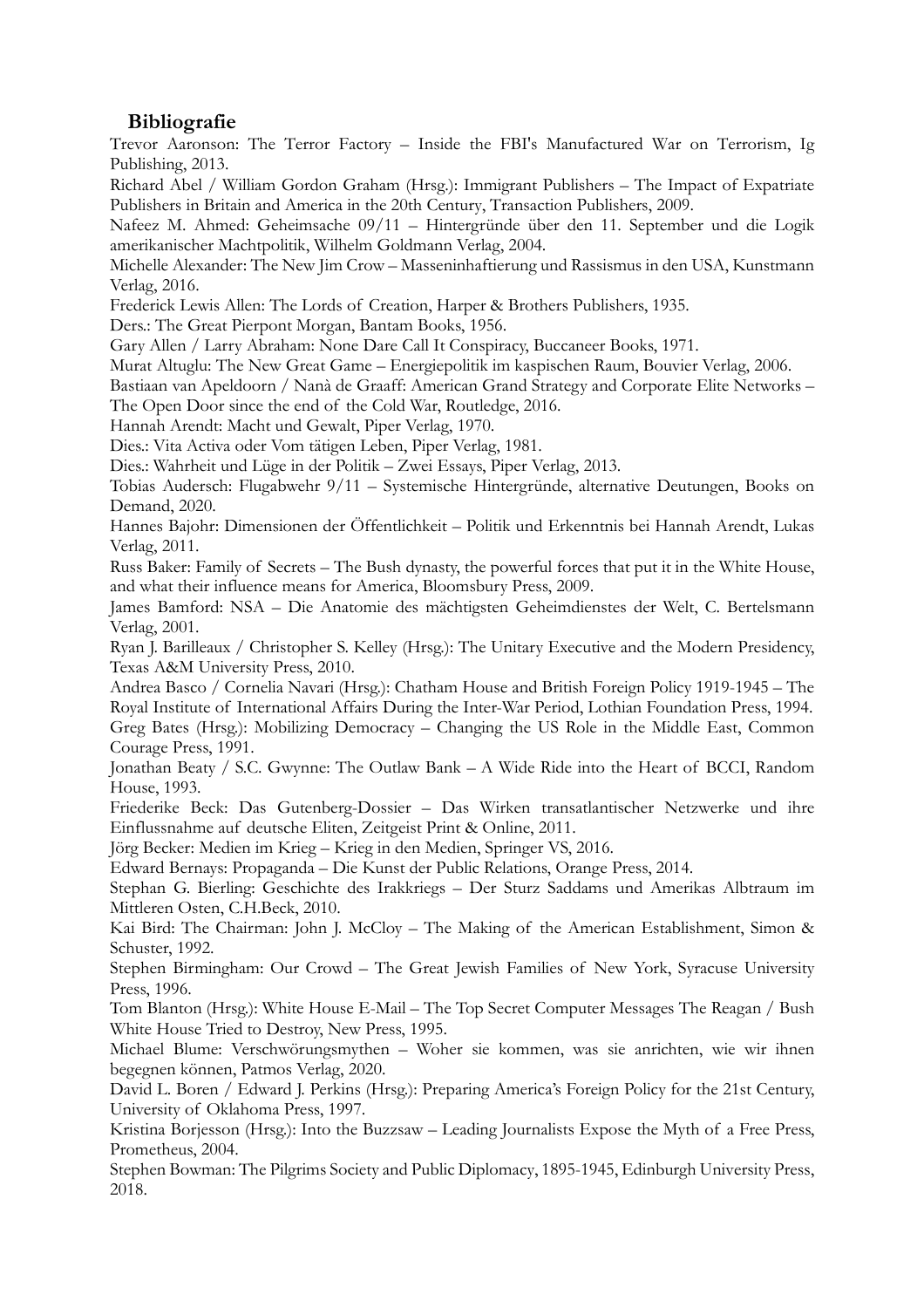Josef Braml: Amerika, Gott und die Welt – George W. Bushs Außenpolitik auf christlich-rechter Basis, Matthes & Seitz Berlin Verlagsgesellschaft, 2005.

Mathias Bröckers: JFK – Staatsstreich in Amerika, Westend, 2013.

Ellen Hodgson Brown: The Web of Debt – The Shocking Truth About Our Monetary System And How We Can Break Free, Third Millennium Press, 2008. (Dt. Übersetzung: Der Dollar Crash – Was Banker Ihnen nicht erzählen, Kopp, 2007.)

Robert F. Bruner / Sean D. Carr: The Panic of 1907 – Lessons Learned from the Market's Perfect Storm, Wiley, 2007.

Zbigniew Brzezinski: Between Two Ages – America's Role in the Technetronic Era, Viking Press, 1970. Ders.: Game Plan – A Geostrategic Framework, Atlantic Monthly Press, 1986.

Ders.: The Grand Chessboard – American Primacy and its Geostrategic Imperatives, Basic Books, 1997.

Ders. / Samuel P. Huntington: Political Power – USA / USSR, Viking Press, 1964.

Ders. / Brent Scowcroft: America and The World – Conversations on the Future of American Foreign Policy, Basic Books, 2008.

George W. Bush: Decision Points, Crown Publishers, 2010.

John Butler: The Golden Revolution – How to Prepare for the Coming Global Gold Standard, Wiley, 2012.

John le Carré: The Tailor of Panama, Penguin, 1996.

John Cassara / Avi Jorisch: On the Trail of Terror Finance – What Law Enforcement and Intelligence Officers Need to Know, Red Cell Publishing, 2010.

Celerino Castillo / Dave Harmon: Powderburns – Cocaine, Contras and the Drug War, Sundial, 1994. Ron Chernow: Die Warburgs – Odyssee einer Familie, btb, 1994.

Ders.: The House of Morgan – An American Banking Dynasty and the Rise of Modern Finance, Grove Press, 2010.

Noam Chomsky: 9-11, Seven Stories Press, 2002.

James Clapper: Facts and Fears – Hard Truths From a Life in Intelligence, Viking Press, 2018.

William R. Clark: Petrodollar Warfare – Oil, Iraq and the Future of the Dollar, New Society Publishers, 2005.

Richard Clarke: Against all Enemies – Inside America's War on Terrorism, Simon & Schuster, 2004. David Coady (Hrsg): Conspiracy Theories – The Philosophical Debate, Ashgate Publishing Company, 2006.

Michael J. Cohen: Centenary of the Balfour Declaration – Britain's Hegemony in Palestine and in the Middle East, 1917–56: Changing Strategic Imperatives, Vallentine Mitchell, 2017.

Steve Coll: Ghost Wars – The Secret History of the CIA, Afghanistan, and Bin Laden, from the Soviet Invasion to September 10, 2001*,* Penguin, 2004.

Michel Collon: Monopoly – L'Otan à la Conquête du monde, EPO, 2000.

John K. Cooley: Unholy Wars – Afghanistan, America, and International Terrorism, Pluto Press, 2000. Jane K. Cramer / A. Trevor Thrall (Hrsg.): Why Did the United States Invade Iraq?, Routledge, 2012.

Nicholas John Cull: Selling War – The British Propaganda Campaign against American 'Neutrality' in World War II, Oxford University Press, 1995.

Mark Curtis: Secret Affairs – Britain's Collusion with Radical Islam, Serpent's Tail, 2010.

Wilhelm Dietl: Schwarzbuch Weißes Haus – Außenpolitik mit dem Sturmgewehr, Area Verlag, 2004.

Stephen Dorril: MI6 – Inside the Covert World of Her Majesty's Secret Intelligence Service, Simon & Schuster, 2002.

Lou Dubose / Jake Bernstein: Vice – Dick Cheney and the Hijacking of the American Presidency, Random House, 2006.

Bogdan J. Dzakovic: Fortress of Deceit – The Story of a 9/11 Whistleblower, Down & Out Press, 2016.

Sibel D. Edmonds: Classified Woman – The Sibel Edmonds Story: A Memoir, Sibel Edmonds, 2012.

Wolfgang Effenberger / Willy Wimmer: Wiederkehr der Hasardeure – Schattenstrategen, Kriegstreiber, stille Profiteure 1914 und heute, Zeitgeist Print & Online, 2014.

Dietrich Eichholtz: Krieg um Öl – Ein Erdölimperium als deutsches Kriegsziel 1938-1943, Leipziger Universitätsverlag, 2006.

Daniel Eisermann: Außenpolitik und Strategiediskussion – Die Deutsche Gesellschaft für Auswärtige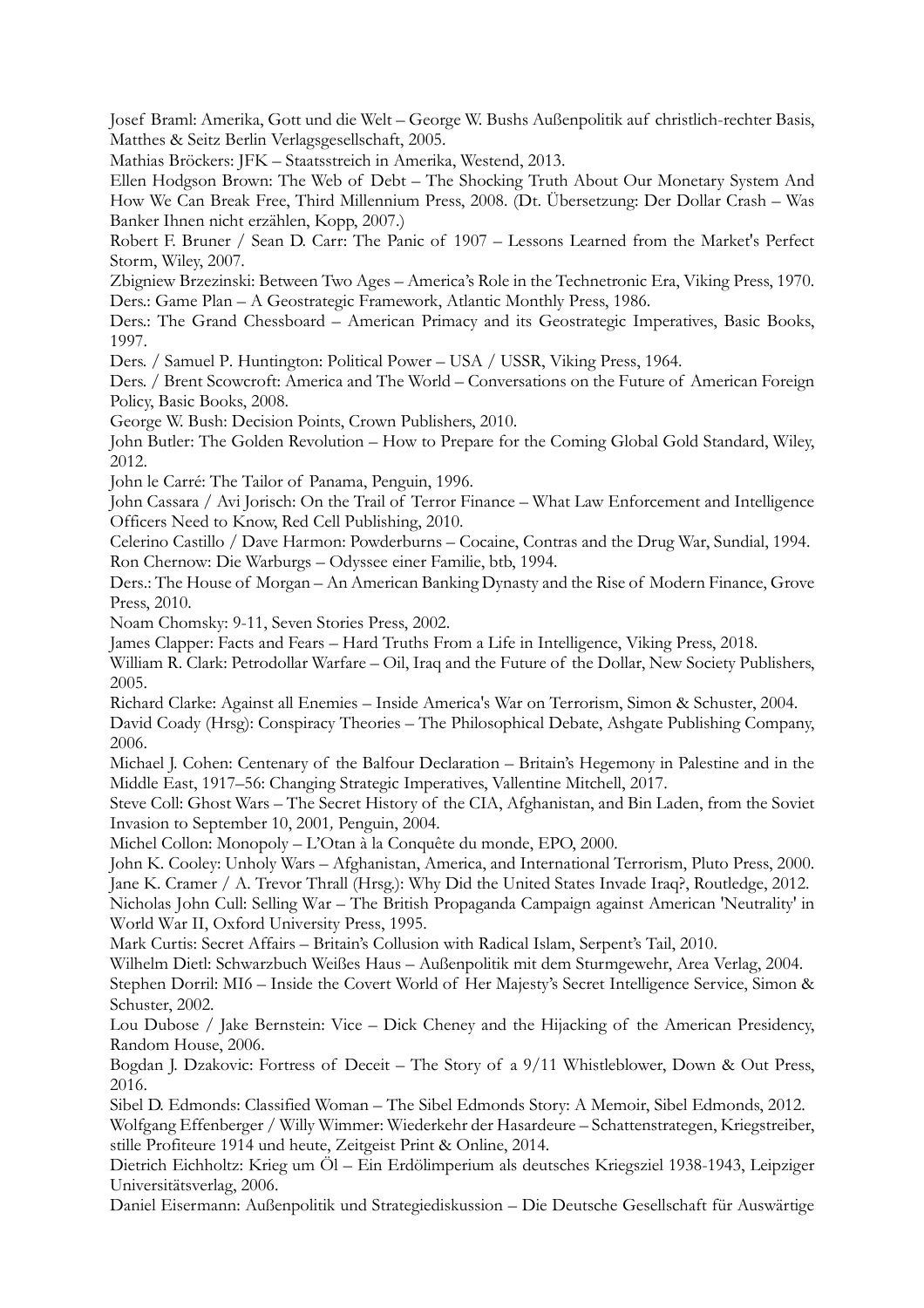Politik 1955 bis 1972, Oldenbourg Verlag, 1999.

F. William Engdahl: Mit der Ölwaffe zur Weltmacht – Der Weg zur neuen Weltordnung, Kopp, 2006.

Ders.: Der Untergang des Dollar-Imperiums – Die verborgene Geschichte des Geldes und die geheime Macht des Money Trusts, Kopp, 2009.

Ders.: Es klebt Blut an Euren Händen – Die geheimen Machenschaften der Öl-Multis, Finanzbuch Verlag, 2012.

Ders.: Manifest Destiny – Democracy as Cognitive Dissonance, Mine.Books, 2018.

Pepe Escobar: Globalistan – How the Globalized World is Dissolving Into Liquid War, Nimble Books, 2006.

Ambrose Evans-Pritchard: The Secret Life of Bill Clinton – The Unreported Stories, Regnery Publishing, 1997.

Kevin Fenton: Disconnecting the Dots – How CIA and FBI officials helped enable 9/11 and evaded government investigations, TrineDay, 2011.

Joachim C. Fest: Hitler – Eine Biographie, Spiegel-Verlag, 2006.

Leslie Filson: Air War Over America – Sept. 11 Alters Face of Air Defense Mission, Tyndall Air Force Base Public Affairs Office, 2003.

Financial Crisis Inquiry Commission (Hrsg.): Der FCIC Report, Finanzbuch Verlag, 2011.

Max H. Fisch (Hrsg.): Selected Papers of Robert C. Binkley, Harvard University Press, 1948.

Andre Gunder Frank / Robert A. Denemark: Reorienting the 19th Century – Global Economy in the Continuing Asian Age, Routledge, 2015.

Ders.: ReOrient – Globalwirtschaft im Asiatischen Zeitalter, Promedia, 2016.

Harry G. Frankfurt: Bullshit, Suhrkamp, 2014.

Peter Frase: Four Futures – Life After Capitalism, Verso, 2016.

Saul Friedländer: Auftakt zum Untergang – Hitler und die USA, 1939-1941, W. Kohlhammer Verlag, 1965.

Erich Fromm: Die Pathologie der Normalität – Zur Wissenschaft vom Menschen, Ullstein, 2005.

Ders.: Die Seele des Menschen – Ihre Fähigkeit zum Guten und zum Bösen, dtv, 2016.

Niall Furguson: Der Aufstieg des Geldes – Die Währung der Geschichte, List-Verlag, 2010.

Mark H. Gaffney: Black 9/11 – Money, Motive and Technology, TrineDay, 2012.

James K. Galbraith: Unbearable Cost – Bush, Greenspan and the Economics of Empire, Palgrave Macmillan, 2006.

Ders.: The Predator State – How Conservatives Abandoned the Free Market and Why Liberals Should Too, Free Press, 2008.

Daniele Ganser: Europa im Erdölrausch – Die Folgen einer gefährlichen Abhängigkeit, Orell Füssli, 2012.

Robert M. Gates: From the Shadows – The Ultimate Insider's Story of Five Presidents and How They Won the Cold War, Simon & Schuster, 1996.

Roger Z. George / Robert D. Kline (Hrsg.): Intelligence and the National Security Strategist – Enduring Issues and Challenges, Rowman & Littlefield, 2006.

Barton Gellman: Angler – The Cheney Vice Presidency, Penguin, 2008.

Ryan Gingeras: Heroin, Organized Crime, and the Making of Modern Turkey, Oxford University Press, 2014.

Paul Gootenberg (Hrsg.): Cocaine – Global Histories, Routledge, 1999.

Ders.: Andean Cocaine – The Making of a Global Drug, University of North Carolina Press, 2008.

Rebecca Gordon: American Nuremberg – The U.S. Officials Who Should Stand Trial for Post-9/11 War Crimes, Hot Books / Skyhorse Publishing, 2016.

James Gourley (Hrsg.): The 9/11 Toronto Report – International Hearings on the Events of September 11, 2001, International Center for 9/11 Studies, 2013.

Garrett M. Graff: Raven Rock: The Story of the U.S. Government's Secret Plan to Save Itself – While the Rest of Us Die, Simon & Schuster, 2017.

John Gray: Black Mass – Apocalyptic Religion and the Death of Utopia, Farrar, Straus & Giroux, 2007. William Greider: Secrets of the Temple – How the Federal Reserve Runs the Country, Simon & Schuster, 1987.

G. Edward Griffin: Die Kreatur von Jekyll Island, Kopp, 2009.

Wolfgang Gründiger: Die Energiefalle – Rückblick auf das Erdölzeitalter, C.H.Beck, 2006.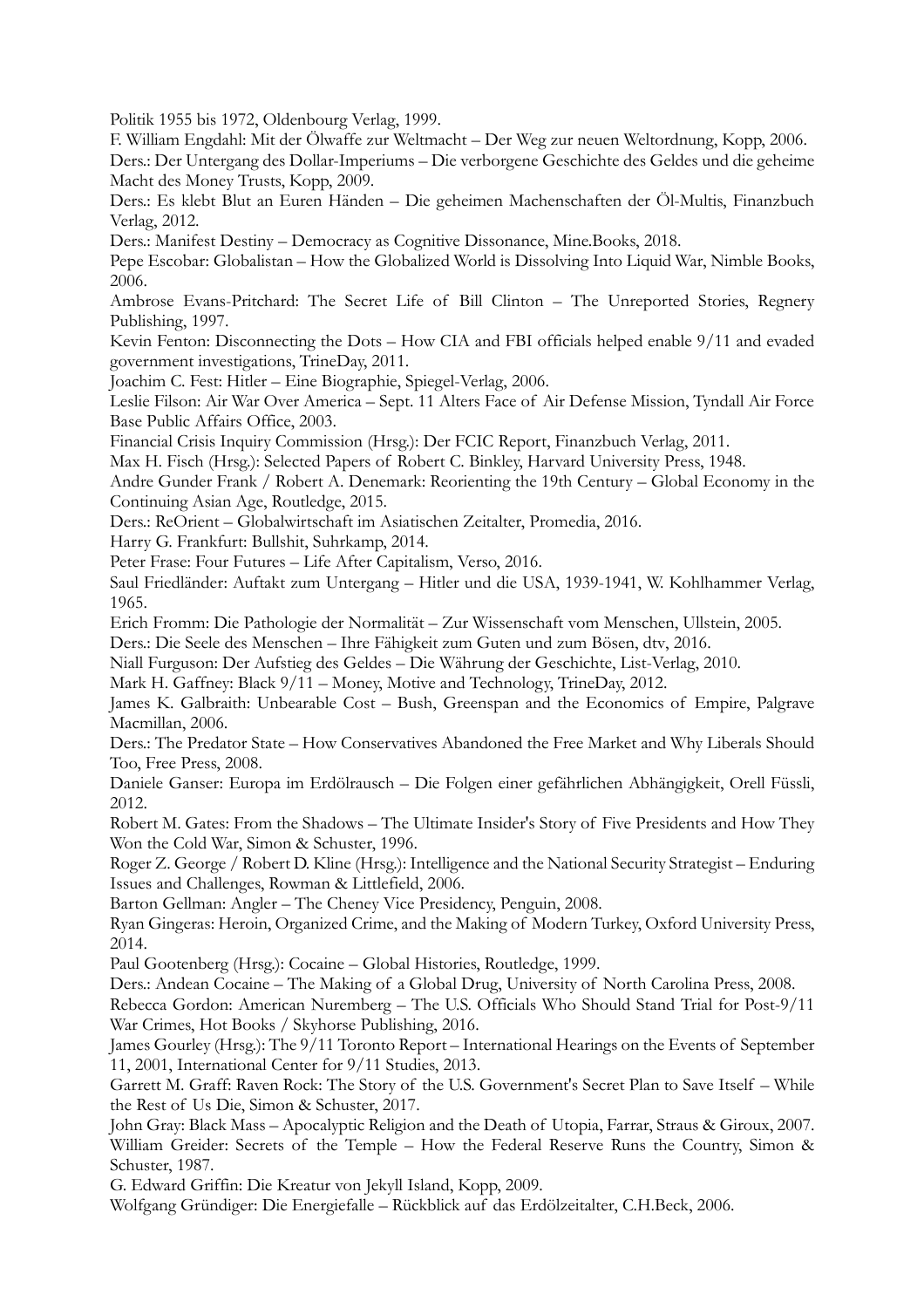Richard Heinberg: Powerdown, New Society Publishers, 2004.

Ders.: Öl-Ende – Die Zukunft der industrialisierten Welt ohne Öl, Riemann, 2008.

Henry Hemming: Agents of Influence – A British Campaign, a Canadian Spy, and the Secret Plot to Bring America into World War II, Public Affairs, 2019.

Doug Henwood: Wall Street – How It Works and for Whom, Verso, 1997.

Karl Hepfner: Verschwörungstheorien – Eine philosophische Kritik der Unvernunft, Transcript Verlag, 2015.

Burton Hersh: The Old Boys – The American Elite and the Origins of the CIA, Tree Farm Books, 2002.

Robert Higgs: Crisis and Leviathan – Critical Episodes in the Growth of American Government, Oxford University Press, 1987.

Nils Hoffmann: Renaissance der Geopolitik?, VS Verlag für Sozialwissenschaften, 2012.

Nicole Hoplin / Ron Robinson: Funding Fathers – The Unsung Heroes of the Conservative Movement, Regnery Publishing, 2008.

Daniel Hopsicker: Welcome to Terrorland – Mohamed Atta & the 9-11 Cover-up in Florida, The MadCow Press, 2004.

Christoph R. Hörstel: Sprengsatz Afghanistan – Die Bundeswehr in tödlicher Mission, Knaur, 2007.

Ismael Hossein-Zadeh: The Political Economy of U.S. Militarism, Palgrave Macmillan, 2006.

Mark Hulbert: Interlock – The untold story of American banks, oil interests, the Shah's money, debts, and the astounding connections between them, Richardson & Snyder, 1982.

Richard H. Immerman: John Foster Dulles – Piety, Pragmatism, and Power in Foreign Policy, Rowman & Littlefield, 1998.

Abid Ullah Jan: From BCCI to ISI – The Saga of Entrapment Continues, Pragmatic Publishing, 2006. Chalmers Johnson: The Sorrows of Empire – Militarism, Secrecy, and the End of the Republic, Metropolitan Books, 2004. (Dt. Übersetzung: Der Selbstmord der amerikanischen Demokratie, Wilhelm Goldmann Verlag, 2004.)

Bill Katovsky: Patriots Act – Voices of Dissent and the Risk of Speaking Out, Lyons Press, 2006.

Michael Kazin: A Godly Hero – The Life of William Jennings Bryan, Alfred A. Knopf, 2006.

Thomas H. Kean / Lee H. Hamilton: Without Precedent – The Inside Story of the 9/11-Commission, Alfred A. Knopf, 2006.

Frederick Kempe: Father/Land – A personal search for the New Germany, Indiana University Press, 1999.

Paul Kennedy: The Rise and Fall of the Great Powers, Random House, 1987.

Michael T. Klare: Resource Wars – The New Landscape of Global Conflict, Henry Holt, 2001.

Ders.: Blood and Oil – The Dangers and Consequences of America's Growing Dependency on Imported Petroleum, Henry Holt, 2004.

Ders.: Rising Powers, Shrinking Planet – The New Geopolitics of Energy, Henry Holt, 2008.

Lutz Klevemann: Der Kampf um das Heilige Feuer – Wettlauf der Weltmächte am Kaspischen Meer, Rowohlt, 2002.

Marcus B. Klöckner: 9/11 – Der Kampf um die Wahrheit, Heise, 2011.

Egmont R. Koch / Jochen Sperber: Die Datenmafia – Geheimdienste, Konzerne, Syndikate: Computerspionage und neue Informationskartelle, Rowohlt, 1995.

Irving Kristol: Neoconservatism – The Autobiography of an Idea, Free Press, 1995.

Uwe Krüger: Meinungsmacht – Der Einfluss von Eliten auf Leitmedien und Alpha-Journalisten, Halem, 2013.

Hans Jürgen Krysmanski: Hirten & Wölfe – Wie Geld- und Machteliten sich die Welt aneignen, Verlag Westfälisches Dampfboot, 2009.

Ders.: 0,1% – Das Imperium der Milliardäre, Westend, 2013.

Jonatham Kwitny: The Crimes of Patriots – A True Tale of Dope, Dirty Money and the CIA, W.W. Norton, 1987.

Richard Lebeviere: Dollars for Terror – The United States and Islam, Algora Publishing, 2000.

Peter Lance: Triple Cross – How bin Laden's Master Spy Penetrated the CIA, the Green Berets, and the FBI, Harper Collins, 2006.

Guy Lawson: Octopus – Sam Israel, The Secret Market, and Wall Street's Wildest Con, Crown Publishers, 2012.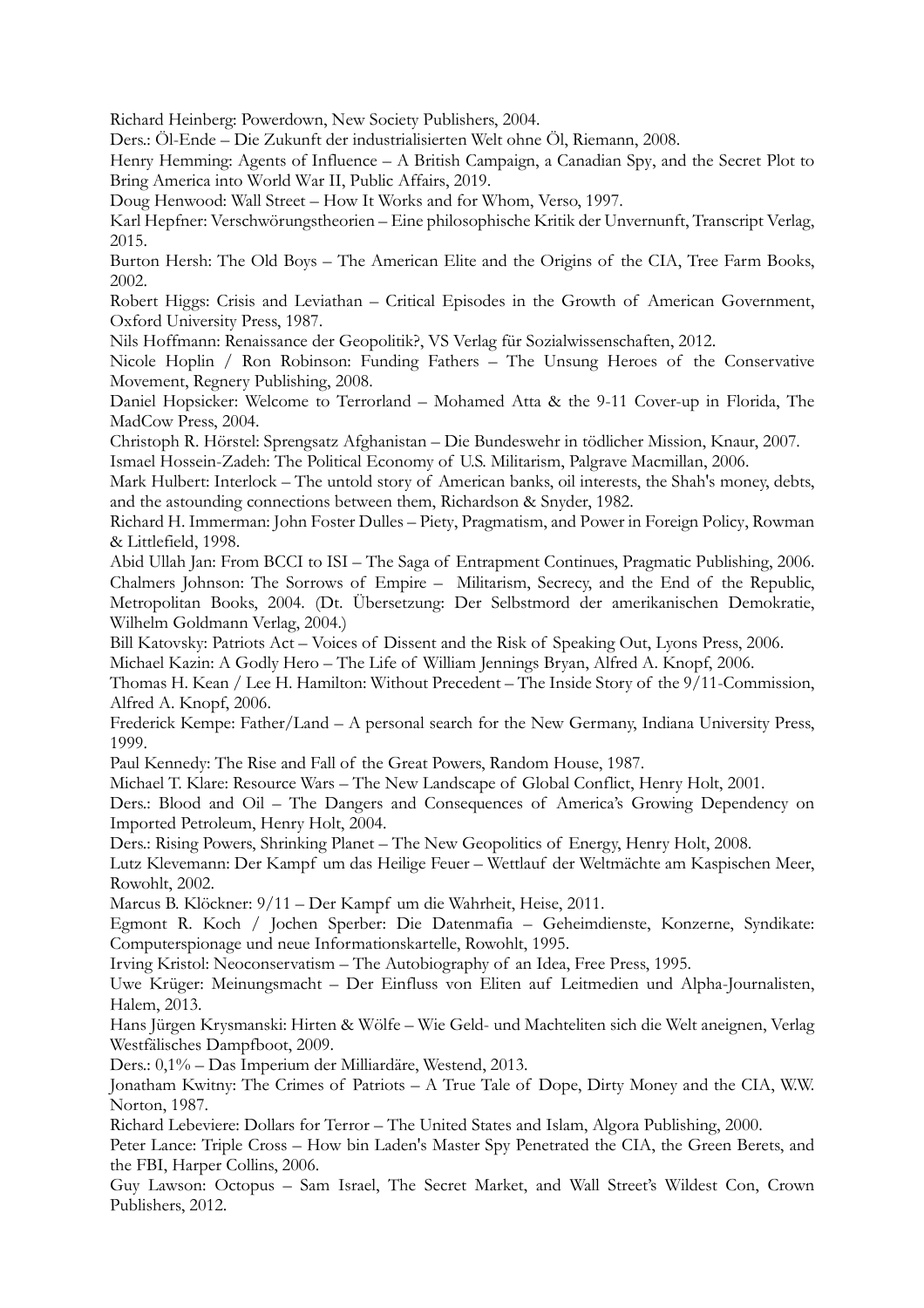Robert Leeson (Hrsg.): Hayek: A Collaborative Biography – Part XIII: 'Fascism' and Liberalism in the (Austrian) Classical Tradition, Pelgrave Macmillan / Springer, 2018.

William Leonard Langer / S. Everett Gleason: The Undeclared War 1940-1941 – The World Crisis and American Foreign Policy, Harper & Brothers Publishers, 1953.

Jörn Leonhard: Der überforderte Frieden – Versailles und die Welt 1918-1923, C.H. Beck, 2018.

Michael Levine: The Big White Lie – The CIA and the Cocaine/Crack Epidemic, Thunder's Mouth Press, 1993.

Yasha Levine: Surveillance Valley – The Secret Military History of the Internet, Public Affairs, 2018. Steven D. Levitt / Stephen J. Dubner: Freakonomics – A Rogue Economist Explores the Hidden Side of Everything, William Morrow, 2005.

Bernard A. Lietaer: Das Geld der Zukunft – Über die zerstörerische Wirkung des Geldsystems und Alternativen hierzu, Riemann, 2002.

Walter Lippmann: Die öffentliche Meinung, Rütten und Loening, 1964.

Ferdinand Lips / Jacques Trachsler: Geld, Gold und die Wahrheit – Anlagestrategien von der Antike bis zur Neuzeit, Fortuna Finanz-Verlag, 1994.

Ders.: Die Goldverschwörung, Kopp, 2003.

Nancy Lisagor / Frank Lipsius: A Law Unto Itself – The Untold Story of the Law Firm of Sullivan and Cromwell, William Morrow, 1988.

Roger Lowenstein: America's Bank – The Epic Struggle to Create the Federal Reserve, Penguin, 2015. Halford J. Mackinder: Democratic Ideals and Reality, Henry Holt, 1919.

Philippa Malmgren: Signals – The Breakdown of the Social Contract and the Rise of Geopolitics, Grosvenor House Publishing, 2015.

James Mann: The Rise of the Vulcans – The History of Bush's War Cabinet, Viking Press, 2004.

Jonathan Marshall: To Have and Have Not – Southeast Asian Raw Materials and the Origins of the Pacific War, University of California Press, 1995.

Elliott Masie (Hrsg.): Learning Rants, Raves, and Reflections – A Collection of Passionate and Professional Perspectives, Pfeiffer, 2005.

Mohssen Massarrat: Amerikas Weltordnung – Hegemonie und Kriege um Öl, VSA Verlag, 2003.

Christof Mauch: Schattenkrieg gegen Hitler – Das Dritte Reich im Visier der amerikanischen Geheimdienste 1941 bis 1945, Deutsche Verlags-Anstalt, 1999.

Alfred McCoy: The Politics of Heroin – CIA Complicity in the Global Drug Trade, Lawrence Hill Books, 2003.

Linda McQuaig: It's the Crude, Dude – War, Big Oil and the Fight for the Planet, Doubleday, 2004.

Graeme McQueen: The 2001 Anthrax Deception – The Case for a Domestic Conspiracy, Clarity Press, 2014.

Thomas Meyer: Die Unbelangbaren – Wie politische Journalisten mitregieren, Suhrkamp, 2015.

Charles Wright Mills: Die amerikanische Machtelite – Gesellschaft und Macht in den Vereinigten Staaten, Holsten-Verlag, 1962.

D.E. Moggridge: Maynard Keynes – An Economist's Biography, Routledge, 1992.

Anne Morelli: Die Prinzipien der Kriegspropaganda, Verlag zu Klampen, 2004.

Wolfgang Nešković: Der CIA-Folterreport – Der offizielle Bericht des US-Senats zum Internierungsund Verhörprogramm der CIA, Westend, 2015.

James R. Norman: The Oil Card – Global Economic Warfare in the 21st Century, TrineDay, 2008.

Harley A. Notter: Postwar Foreign Policy Preparation, 1939-1945, Greenwood Press, 1975.

Margaret O'Mara: The Code – Silicon Valley and the Remaking of America, Penguin, 2019.

George Orwell: Farm der Tiere, Diogenes, 1982.

Markus Osterrieder: Welt im Umbruch – Nationalitätenfrage, Ordnungspläne und Rudolf Steiners Haltung im Ersten Weltkrieg, Verlag Freies Geistesleben, 2014.

Greg Palast: The Best Democracy Money Can Buy – An Investigative Reporter Exposes the Truth about Globalization, Corporate Cons and High Finance Fraudsters, Pluto Press, 2002.

Michael Parenti: The Sword And The Dollar – Imperialism, Revolution, and the Arms Race, St. Martin's Press, 1989.

Ders.: Contrary Notions, City Lights, 2007.

Inderjeet Parmar: Think Tanks and Power in Foreign Policy – A Comparative Study of the Role and Influence of the Council on Foreign Relations and the Royal Institute of International Affairs, 1939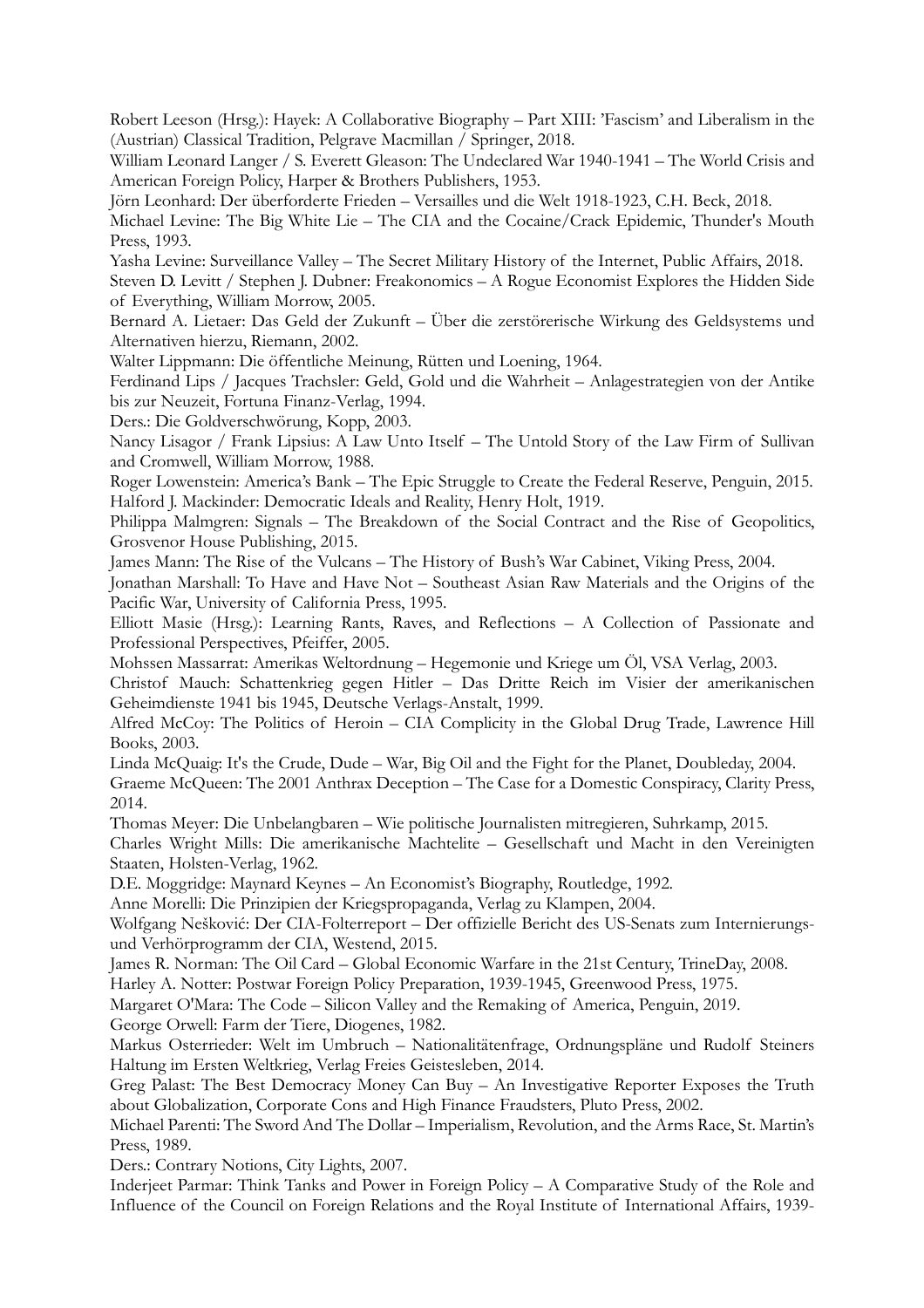1945, Palgrave Macmillan, 2004.

Ders. / Michael Cox (Hrsg.): Soft Power and US Foreign Policy – Theoretical, Historical and Contemporary, Routledge, 2010.

Robert Parry: Trick or Treason – The October Surprise Mystery, Sheridan Square Press, 1993.

Rauli Partanen / Harri Paloheimo / Heikki Waris: The World After Cheap Oil, Routledge, 2015.

Patrick Pasin: The FBI, Accomplice of 9/11, Talma Studios, 2019.

Alan Peled: Traversing Digital Babel – Information, E-Government, and Exchange*,* MIT Press, 2014. Dale Allen Pfeiffer: The End of the Oil Age, Lightning Source, 2004.

Peter Phillips (Hrsg.): Censored 2006 – The Top 25 Censored Stories, Seven Stories Press, 2006.

Hermann Ploppa: Hitlers amerikanische Lehrer – Die Eliten der USA als Geburtshelfer des Nationalsozialismus, Liepsen Verlag, 2008.

Ders.: Die Macher hinter den Kulissen – Wie transatlantische Netzwerke heimlich die Demokratie unterwandern, Nomen Verlag, 2014.

Stefan T. Possony: Zur Bewältigung der Kriegsschuldfrage – Völkerrecht und Strategie bei der Auslösung zweier Weltkriege, VS Verlag für Sozialwissenschaften, 1968.

Richard Gid Powers: Broken – The Troubled Past and Uncertain Future of the FBI, Free Press, 2004. Guido Giacomo Preperata: Die Ideologie der Tyrannei – Neognostische Mythologie in der amerikanischen Politik, Duncker & Humblot, 2015.

Dana Priest / William Arkin: Top Secret America – The Rise of the New American Security State, Little Brown, 2011.

Nomi Prins: All the President's Bankers – The Hidden Alliances that Drive American Power, Nation Books, 2014.

Caroll Quigley: Katastrophe und Hoffnung – Eine Geschichte der Welt in unserer Zeit, Perseus, 2006. Ders.: The Anglo-American Establishment – From Rhodes to Cliveden, Books in Focus, 1981.

Gideon Rachman: Easternisation – War and Peace in the Asian Century, The Bodley Head, 2016.

Ahmed Rashid: Taliban – Islam, Oil and the New Great Game in Central Asia, I.B. Tauris, 2000.

Ders.: Descent Into Chaos –The World's Most Unstable Region and the Threat to Global Security, Viking Press, 2008.

Ralf Georg Reuth: Hitlers Judenhass – Klischee und Wirklichkeit, Piper Verlag, 2009.

Angela Richter: Supernerds – Gespräche mit Helden, Alexander Verlag, 2015.

James Rickards: Currency War – The Making Of The Next Global Crisis, Portfolio / Penguin, 2011.

Ders.: The Death of Money – The Coming Collapse of the International Monetary System, Portfolio / Penguin, 2014. (Dt. Übersetzung: Die Geld-Apokalypse – Der Kollaps des internationalen Geldsystems, Finanzbuch Verlag, 2014).

Barry Ritholtz / Aaron Task: Bailout Nation – How Greed and Easy Money Corrupted Wall Street and Shook the World Economy, Wiley, 2009.

David Rockefeller: Memoirs, Random House, 2002.

Kenneth Roman: The King of Madison Avenue – David Ogilvy and the Making of Modern Advertising, St. Martin's Press, 2009.

Jürgen Roth: Der Tiefe Staat – Die Unterwanderung der Demokratie durch Geheimdienste, politische Komplizen und den rechten Mob, Wilhelm Heyne Verlag, 2016.

David Rothkopf: Die Super-Klasse – Die Welt der internationalen Machtelite, Wilhelm Goldmann Verlag, 2009.

Michael C. Ruppert: Crossing the Rubicon – The Decline of the American Empire at the End of the Age of Oil, New Society Publishers, 2004.

Ders.: A Presidential Energy Policy – Twenty-five Points Addressing the Siamese Twins of Energy and Money, New World Digital Publishing, 2009.

Dan Russel: Drug Wars – Covert Money, Power and Policy, Kalyx, 2000.

Kevin Ryan: Another Nineteen – Investigating Legitimate 9/11 Suspects, Microbloom, 2013.

Edgar Salin: Die deutschen Tribute, Reimar Hobbing Verlag, 1930.

Charlie Savage: Takeover – The Return of the Imperial Presidency and the Subversion of American Democracy, Little Brown, 2007.

Roberto Saviano: Zero, Zero, Zero – Wie Kokain die Welt beherrscht, Carl Hanser Verlag, 2014.

Ulrich Schäfer: Der Angriff – Wie der islamistische Terror unseren Wohlstand sprengt, Campus, 2011. Arthur M. Schlesinger Jr.: The Cycles of American History, Mariner Books, 1999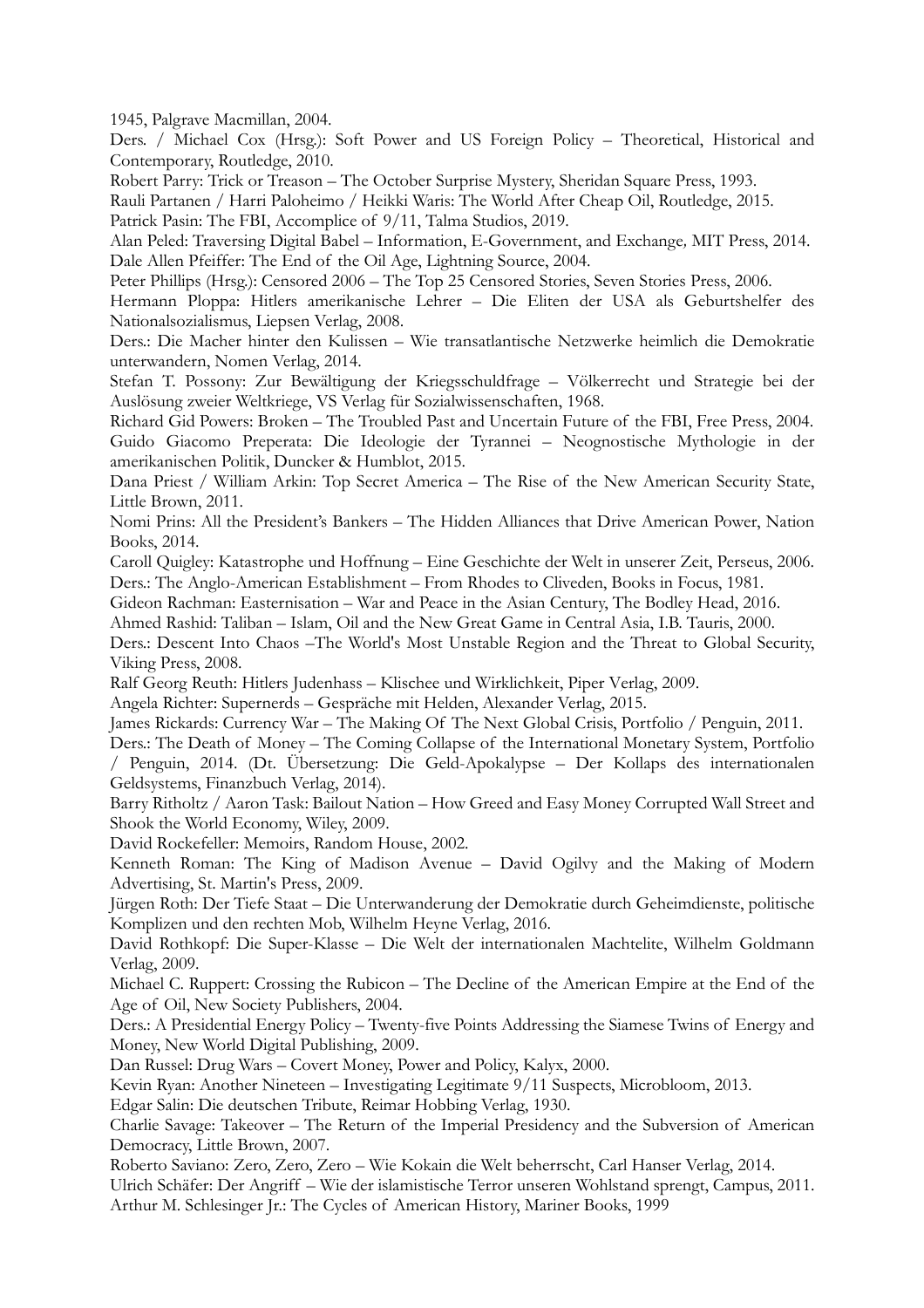Klaus Schlichtmann: Japan in the World – Shidehara Kijūrō, Pacifism, and the Abolition of War, Lexington Books, 2009.

E. Martin Schotz: History Will Not Absolve Us – Orwellian Control, Public Denial, and the Murder of President Kennedy, Kurtz, Ulmer & DeLucia Book Publishers, 1999.

Nicholas Schou: Spooked – How the CIA Manipulates the Media and Hoodwinks Hollywood, Hot Books / Skyhorse Publishing, 2016.

Paul Schreyer: Inside 9/11 – Neue Fakten und Hintergrunde zehn Jahre danach, Kai Homilius Verlag, 2011.

Ders.: Faktencheck 9/11 – Eine andere Perspektive 12 Jahre danach, Kai Homilius Verlag, 2013.

Gary Schroen: First In – An Insider's Account of How the CIA Spearheaded the War on Terror, Presidio Press / Ballantine, 2005.

Robert D. Schulzinger: The Wise Men of Foreign Policy – The History of the Council on Foreign Relations, Columbia University Press, 1994.

Thomas Alan Schwartz: Die Atlantik-Brücke – John McCloy und das Nachkriegsdeutschland, Ullstein, 1992.

Peter Dale Scott / Jonathan Marshall: Cocaine Poitics – Drugs, Armies, and the CIA in Central America, University of California, 1998.

Ders.: Deep Politics and the Death of JFK, University of California Press, 1998.

Ders.: Drugs, Oil, and War – The United States in Afghanistan, Columbia, and Indochina, Rowman & Littlefield, 2003.

Ders.: The Road to 9/11 – Wealth, Empire, and the Future of America, University of California Press, 2007.

Ders.: The War Conspiracy – JFK, 911, and the Deep Politics of War, Skyhorse Publishing, 2008.

Ders.: American War Machine – Deep Politics, the CIA Global Drug Connection, and the Road to Afghanistan, Rowman & Littlefield, 2010.

Ders.: The American Deep State – Big Money, Big Oil, and the Struggle for U.S. Democracy, Rowman & Littlefield, 2014.

Sterling Seagrave / Peggy Seagrave: Gold Warriors – America's Secret Recovery of Yamashita's Gold, Verso, 2003.

Alexander Sedlmaier: Deutschlandbilder und Deutschlandpolitik – Studien zur Wilson-Administration (1913–1921), Franz Steiner, 2003.

Charles Seymour: The Intimate Papers of Colonel House – Behind the Political Curtain 1912-1915, Houghton Mifflin, 1926.

Cherie Seymour: The Last Circle – Danny Casolaro's Investigation into The Octopus and the PROMIS Software Scandal, TrineDay, 2011.

Philip Shenon: The Commission – The Uncensored History of the 9/11 Investigation, Little Brown, 2008.

Tim Shorrock: Spies for Hire – The Secret World of Intelligence Outsourcing, Simon & Schuster, 2008. Laurence H. Shoup / William Minter: Imperial Brain Trust – The Council on Foreign Relations and US Foreign Policy, Monthly Review Press, 1977.

Ders.: Wall Street's Think Tank – The Council on Foreign Relations and the Empire of Neoliberal Geopolitics, 1976-2014, Monthly Review Press, 2015.

Gary Sick: October Surprise – America's Hostages in Iran and the Election of Ronald Reagan, Random House, 1991.

Leonard Silk / Mark Silk: The American Establishment, Avon Books, 1980.

Matthew R. Simmons: Wenn der Wüste das Öl ausgeht, Finanzbuch Verlag, 2007.

Christopher Simpson: The Splendid Blond Beast – Money, Law, and Genocide in the Twentieth Century, Grove Press, 1993.

Upton Sinclair: I, Candidate for Governor – And How I Got Licked, University of California Press, 1994.

Ders.: The Brass Check – A Study of American Journalism, University of Illinois Press, 2003.

Oskar Slingerland / Maarten van Mourik: The Misunderstood Crisis – It's The Energy, Stupid!, L'Artilleur / Les Éditions du Toucan, 2013.

David E. Spiro: The Hidden Hand of American Hegemony – Petrodollar Recycling and International Markets, Cornell University Press, 1999.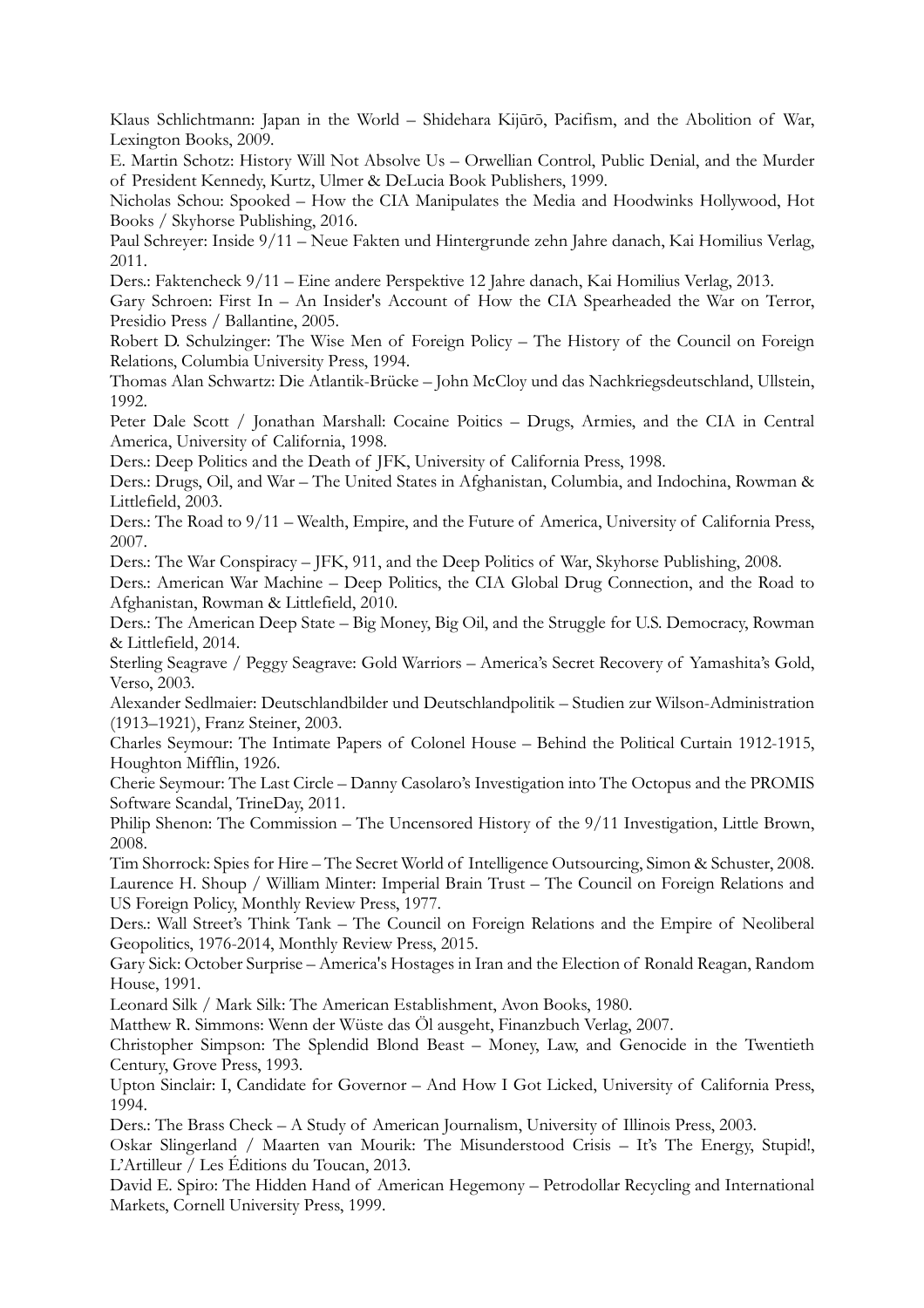J. Michael Springmann: Visas for Al Qaeda – CIA Handouts That Rocked the World, Deana Publications, 2015.

William T. Stead: The Last Will and Testament of Cecil John Rhodes – With Elucidatory Notes of the Testator, William Clowes & Sons, 1902.

Angela E. Stent: The Limits of Partnership – U.S.-Russian Relations in the Twenty-First Century, Princeton University Press, 2014.

Martha Stout: The Paranoia Switch: How Terror Rewires Our Brains and Reshape Our Behavior – and How We Can Reclaim Our Courage, Farrar, Straus & Giroux, 2007.

Anthony Summers / Robby Swan: The Eleventh Day – The Full Story of 9/11, Ballentine, 2011.

George Tenet: At the Center of the Storm – My Years at the CIA, Harper Collins, 2007.

Ulrich Teusch: Lückenpresse – Das Ende des Journalismus, wie wir ihn kannten, Westend, 2016.

Ronald Thoden (Hrsg.): Terror und Staat, Kai Homilius Verlag, 2004.

Gordon Thomas: Gideon's Spies – The Secret History of the Mossad, St. Martin's Press, 1999.

Ders. / Martin Dillon: Robert Maxwell, Israel's Superspy – The Life and Murder of a Media Mogul, Caroll & Graf, 2002.

Michael M. Thomas: Black Money, Crown Publishers, 1994.

Paul Thompson: The Terror Timeline. Year by Year, Day by Day, Minute by Minute: A Comprehensive Chronicle of the Road to 9/11 – and America's Response, Harper Collins, 2004.

Ulrich Tilgner: Der inszenierte Krieg – Täuschung und Wahrheit beim Sturz Saddam Husseins, Rowohlt, 2003.

Peter Tomsen: The Wars of Afghanistan – Messianic Terrorism, Tribal Conflicts, and the Failures of Great Powers, Public Affairs, 2011.

Joseph J. Trento: Prelude to Terror – The Rogue CIA and the Legacy of America's Private Intelligence Network, Carroll & Graf, 2005.

Rieke Trimcev: Politik als Spiel – Zur Geschichte einer Kontigenzmetapher im politischen Denken des 20. Jahrhunderts, Nomos, 2018.

Peter Truell / Larry Gurwin: False Profits – The Inside Story of BCCI, the World's Most Corrupt Financial Empire, Houghton Mifflin, 1992.

James Turk / John Rubino: Der Kollaps des Dollars – Der Untergang einer Weltwährung, Finanzbuch Verlag, 2006.

Bernd Ulrich: Sagt uns die Wahrheit! Was die Politiker verschweigen und warum, Kiepenheuer & Witsch, 2015.

Douglas Valentine: The Strength of the Wolf – The Secret History of America's War on Drugs, Verso, 2004.

Ders.: The Strength of the Pack – The Personalities, Politics and Espionage Intrigues that Shaped the DEA, Trine Day, 2009.

Stephen L. Vaughn (Hrsg.): Encyclopedia of American Journalism, Routledge, 2008.

David Vine: Base Nation – How U.S. Military Bases Abroad Harm America and the World, Metropolitan Books, 2015.

Gary Vogler: Iraq and the Politics of Oil – An Insider's Perspective, University Press of Kansas, 2017. Valerio Volpi: The Roots of Contemporary Imperialism – The Founding Fathers, the U.S. Constitution, and 200 Years of Corporate Dictatorship, University Press of America, 2009.

Michael Wala: Winning the Peace – Amerikanische Außenpolitik und der Council on Foreign Relations 1945-1950, Franz Steiner, 1990.

Lamar Waldron: Watergate – The Hidden History: Nixon, the Mafia, and the CIA, Counterpoint, 2012. Shirley Anne Warshaw: The Co-Presidency of Bush and Cheney, Stanford University Press, 2009.

Gary Webb: Dark Alliance – The CIA, the Contras, and the Crack Cocaine Explosion, Seven Stories Press, 1999.

Björn Wendt: Die Bilderberg-Gruppe – Wissen über die Macht gesellschaftlicher Eliten, Optimus Verlag, 2015.

Ders. / Marcus B. Klöckner / Sascha Pommrenke / Michael Walther (Hrsg.): Wie Eliten Macht organisieren – Bilderberg & Co.: Lobbying, Thinktanks und Mediennetzwerke, VSA Verlag, 2016.

Linda Weiss: America Inc.? – Innovation and Enterprise in the National Security State, Cornell University Press, 2014.

Richard A. Werner: New Paradigm in Macroeconomics – Solving the Riddle of Japanese